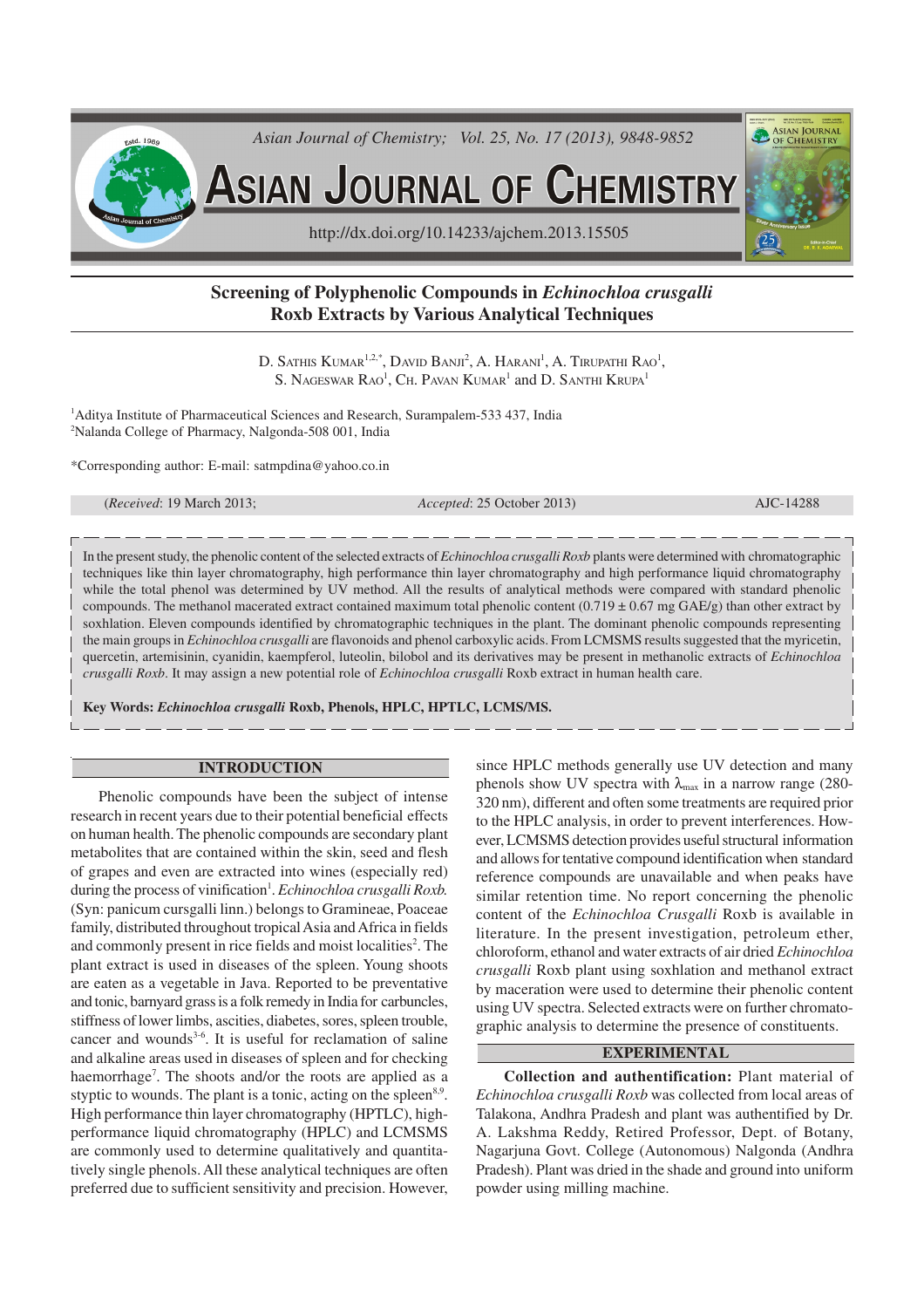Petroleum ether, chloroform, ethanol were purchased from SD Fine chemicals Ltd., (India). Chemicals used for determination of contents of total phenols using TLC and HPTLC such as toluene, acetone, formic acid, sodium carbonate and Folin-Ciocalteu reagent were obtained from Sigma, Merck and SD Fine chemicals Ltd. Chemicals employed for HPLC assays such as HPLC grade acetonitrile, water and concentrated phosphoric acid were purchased from SD Fine chemicals Ltd.

**Preparation of extracts:** The extracts of *Echinochloa crusgalli* Roxb were prepared by successive soxhlation with various solvents. The shade dried whole plant powder was packed in thimble kept in the Soxhlet apparatus and extraction was allowed to run successively using the solvents, petroleum ether  $(60 \pm 80^{\circ}\text{C})$ , chloroform and ethanol. Finally, the marc was dried and macerated with chloroform-water for 24 h to obtain the aqueous extract. Petroleum ether and chloroform were used for defat the final extract. Only chloroform and aqueous extract was concentrated by evaporating the solvent on the water-bath and the obtained extracts were weighed.

Even using maceration technique, the extract of *Echinochloa crusgalli* Roxb was prepared as follows. 50 g of shade dried whole plant powder was suspended and extracted with 10 volumes of methanol by shaking at room temperature for 15 h. The extracts were filtered through filter paper and the supernatants were pooled. The residue was re-extracted under the same conditions. Pooled extracts were condensed and methanol was removed with a rotary evaporator at 50 ºC.

The physical characteristics and percentage yield of all extracts were reported. The dried extracts of all solvent were in desiccator prior to analysis. All the extracts were subjected to preliminary phytochemical screening for the detection of various chemical constituents.

**Thin layer chromatography:** Extracts were dissolved their respective solvents and spotted on TLC plates (silica gel GF plates). The plates were developed in toluene-acetoneformic acid (4.5:4.5:1) for the determination of phenolic compound. After developing the plate they were dried and the resolution of components of extracts were studied by locating various spots on chromatogram using Folin-Ciocalteu reagent. Measure and record the distance of each spot from the point of its application and calculate the  $R_f$  value<sup>10,11</sup>.

**Total phenolic contents:** Total phenolic content was analyzed spectrophotometrically by a modified Folin-Ciocalteu colorimetric method. 0.125 mL of all the extracts (1:10 g/mL) was taken in each test tube. 1.5 mL of water and 0.125 mL of Folin-ciocalteu reagent were added and allowed to stand for 6 min, 1.25 mL of 7 % sodium carbonate and 3 mL of water were added in to each mixture then allowed to stand for 90 min at room temperature. After the colour formation, the absorbance was measured at 769 nm using Elico UV-visible spectrophotometer. Gallic acid was used to prepare a standard curve  $(0.2\n-10 \text{ µg/mL}; y = 0.06218x + 0.131; r^2 = 0.9850; y$  is the absorbance; x is the solution concentration). The results were expressed as milligrams of gallic acid equivalents (GAE) per gram of powdered crude drug<sup>12</sup>.

#### **HPLC (isocratic) method for phenolic compounds**

**Instrumental specification:** An isocratic HPLC system (Analyical Technologies Ltd.) consisting of a model ALC 2010 high pressure pump and a model ASPD 2600 variable wavelength detector (UV-visible) was used. Manual injections were made using a rheodyne injectable valve (20 µL loop). The detector wavelength was set at 254 nm. The chromatographic separations were performed at ambient temperature on a Gracesmart RP18,  $5 \mu (250 \text{ mm} \times 4.6 \text{ mm})$ . The mobile phase was a mixture of acetonitrile, water and concentrated phosphoric acid (400:600:5), filtered and degassed prior to use and flowing at the rate of 0.8 mL/min. The measurements were performed at room temperature. The duration of each analysis was 37.5 min. The data were collected and analyzed with analyst and crystal software in a computer system.

**Sample preparation:** About 2 g of selected extracts of *Echinochloa crusgalli* Roxb based on spectrophotometric and TLC report were placed into an individual 50 mL flask and extracted with 70 % aqueous methanol solution (50 mL) by boiling with reflux for 2 h on a water bath. After cooling, the extracts were filtered through a paper filter in to a 100 mL measuring flask and were subsequently made up to the mark with the same solvent and sonicated for 15 min. Then the solutions were filtered through  $0.45 \mu$  filter porosity membrane filter prior to injection. The sample components were identified by comparison of their retention times to those observed in the chromatograms of reference solutions which were collected from the library data. The relative content of each component was determined by measuring the area under the corresponding peak and using the method of internal normalization<sup>13</sup>.

**HPTLC analysis of plant samples for phenolic profile:** The selected extracts for HPLC were dissolved in 1 mL of appropriate solvents and centrifuged at 3000 rpm for 5 min. The same procedure was followed for the reference standards such as quercetin, rutin, gallic acid and kaempferol. These solutions were used as test solution for HPTLC analysis. 2  $\mu$ L of the above test solutions were loaded as 5mm band length in the 5 cm  $\times$  10 cm Silica gel 60 F<sub>254</sub> TLC plate using Hamilton syringe and Camag Linomat 5 instrument. The samples loaded plate was kept in TLC twin trough developing chamber (after saturated with solvent vapour) with the mobile phase of tolueneacetone-formic acid (4.5:4.5:1) and the plate was developed in the same mobile phase up to 90 mm. The deve-loped plate was dried by hot air to evaporate solvents from the plate. The plate was kept in photo-documentation chamber (Camag Reprostar 3) and captured the images at white light, UV 254 nm and UV 366 nm. Before derivatization, the plate was fixed in scanner stage (Camag TLC Scanner 3) and scanning was done at UV 254 nm. The peak table, peak display and peak densitogram were noted. Then the developed plate was sprayed with 20 % sodium carbonate solution sprayed and brief dried followed by Folin Ciocalteu reagent and dried at 100 ºC in hot air oven. The plate was photo-documented at day light using photo-documentation (Camag Reprostar 3) chamber<sup>10,11</sup>.

# **Determination of phenolic compounds by LCMSMS**

**Instrument specification:** The phenolic extracts were analyzed using a Waters UPLC-Triple Quadrupole (LC-MS/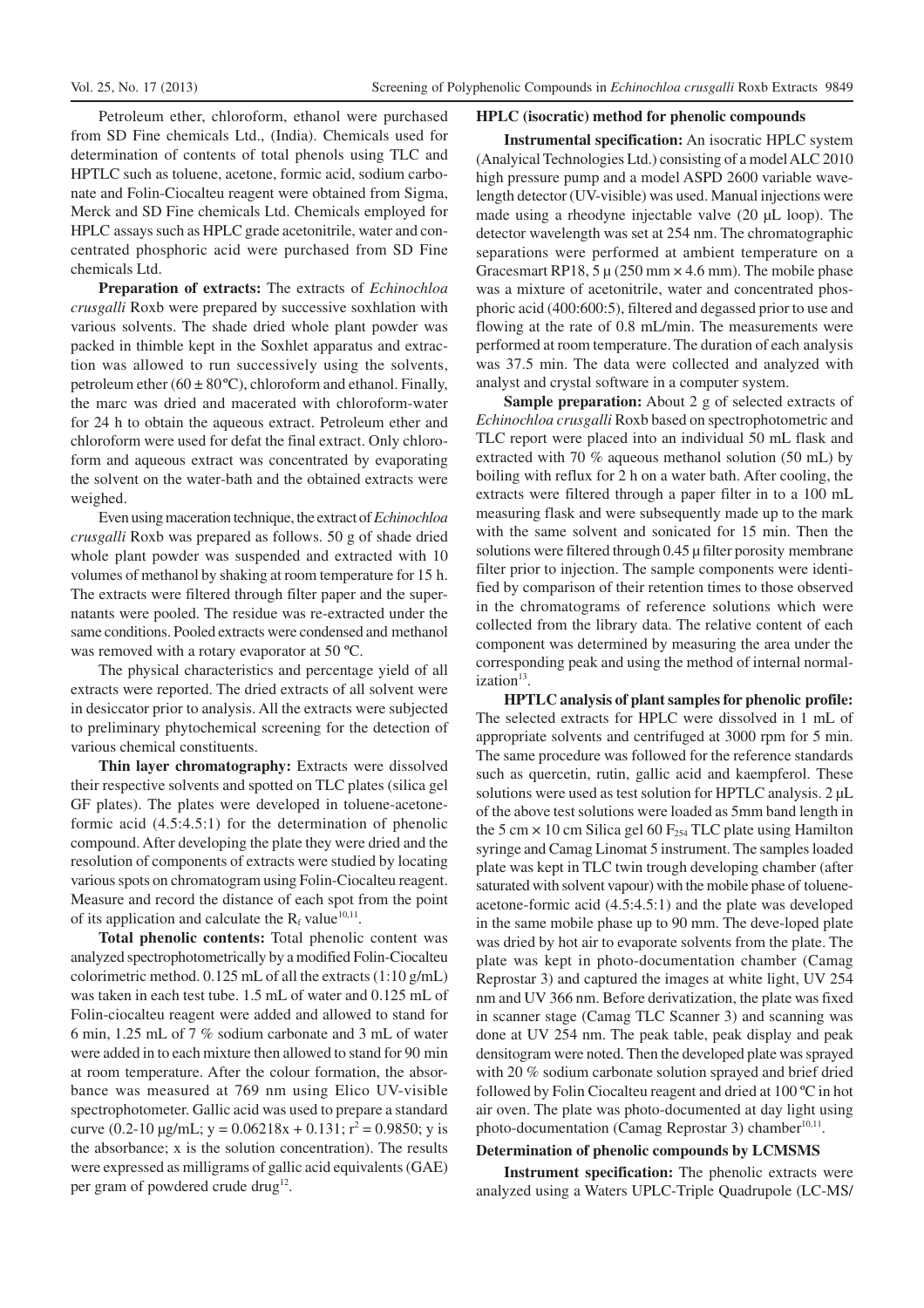MS) mass spectrometer equipped with ESI and APCI for MSMS and UV6000LP photodiode array detector for retention time. Separation was achieved on a Waters ODS-2 (250 × 4.6, 5  $\mu$ ). The operating conditions were: column oven at 35 ºC; injection volume, 10 µL; eluent flow rate, 0.8 mL/min. The elution solvents were A (100 % acetonitrile) and B (0.1 % v/v formic acid in water). Spectral data from 200-700 nm were recorded. Separation of phenolic compounds by linear gradient was evaluated. For the linear gradient method, the program started with 90 % B from 0 to 30 min, 90-30 % B from 30 to 35 min, 30-20 % B from 35 to 45 min, 20-90 % B from 45 to 90 min and a post-run with 90 % B for 10 min to equilibrate the column for the next injection. The sheath gas (nitrogen) was set to 65 arbitrary units and the auxiliary gas (He) was set to 10 arbitrary units. The capillary voltage was  $-26$  V and the temperature was set at 250 °C. The source was operated in a positive ion mode. The data were scanned in a range of 100-1000 amu. Identification of phenolic compounds was carried out by comparison of their retention time and MS spectra with data from the database of SDBS (Spectral database system, National Institute of Advanced Industrial Science and Technology (AIST), Japan)<sup>14</sup> and Mass Bank<sup>15</sup>. The name, molecular weight and structure of the components of the test materials were ascertained.

**Sample preparation:** 2 g of the extracted were dissolved in methanol. The extracts were then filtered through Whatmann filter paper No. 41 along with 2 g sodium sulfate to remove the sediments and traces of water in the filtrate. Before filtering, the filter paper along with sodium sulphate was wetted with methanol. The filtrate was then concentrated by bubbling nitrogen gas into the solution.

### **RESULTS AND DISCUSSION**

The extraction yield of all extracts was found to be 3.2, 2.4, 4.8 and 6.4 % w/w for petroleum ether, chloroform, ethanol and aqueous extract, respectively. The natures of extracts were dark green for petroleum ether; green for chloroform; brown for ethanol and brown for aqueous extract. Macerated methanol extract was found to be 8.976 % with greenish brown in nature. The results of preliminary phytochemical investigation of the extracts of *Echinochloa crusgalli* Roxb showed the presence of glycoside for petroleum ether and ethanol; phenolic compound and tannins for chloroform, ethanol and aqueous; steroids for chloroform and ethanol; flavonoids and carbohydrates for ethanol and saponins for aqueous. Macerated methanol extract showed the presence of flavonoids, phenolic compounds, tannins and saponins. Then *Echinochloa crusgalli* Roxb extracts were investigated for their total phenolic compounds using TLC and UV. The report of TLC was shown that  $R_f$  values of petroleum ether, chloroform, ethanol and water were 0.86, 0.92, 0.74 and 0.7, respectively. Macerated methanol extract consists  $R_f$  values of 0.83. It is the most basic method of confirming the presence of phenolic compound. The results of phenolic content by UV visible spectroscopy was expressed by mean ± standard deviation. The milligrams of gallic acid equivalents (GAE) per gram of extracts were found to be 0.066  $\pm$  0.02, 0.646  $\pm$  0.113, 0.511  $\pm$  0.06, 0.660  $\pm$  0.07 and 0.719  $\pm$ 0.67 for petroleum ether, chloroform, ethanol, aqueous and

macerated methanol extracts, respectively. The macerated methanol extract contained maximum total phenolic content (0.719 mg GAE/g) than other extract. From the results of TLC and UV, the levels of these components in the various solvent extracts of the *Echinochloa crusgalli* Roxb also showed differences. Shahidi and Naczk<sup>16</sup> reported that the usage of Folin-Ciocalteu reagent also was measured based on the colour measurement which was non-specific on phenol. Perhaps there were other components that can react with the reagent such as ascorbic acid. Besides, various phenolic compounds have different response to this assay<sup>17</sup>. However, the measurement of colour changes after two hours storage could be used to determine the existence of phenol in samples. Based on the report of TLC and UV, ethanol, aqueous and macerated methanol extracts contains remarkable levels of phenols.

**HPLC method:** RP-HPLC coupled with UV-visible detector was employed to separate, identify and quantify phenolic compounds in the ethanol and aqueous extracts of *Echinochloa crusgalli* Roxb. The ethanol, aqueous and macerated methanol extract under study showed little variations in their content of the different phenolic compounds and nearly 11 compounds were identified. In general, arbutin, ferulic acid, resorcinol for three selected extracts; vitexin, umbelliferone, herniarin for aqueous and macerated methanol extracts; 4-oxycoumarin for macerated methanol extract; salicylic acid, caffeic acid and robinin for aqueous extract were major phenolic compounds. Other than these peaks, some other peaks were also observed in all extracts. Retention time (relative content) of unidentified peaks were 0.297 (18.2), 3.573 (11.7) and 6.743 (40.9) for ethanolic extract; 1.81 (33.1), 3.173 (5.3), 3.393 (13.9), 4.66 (5.4), 6.693 (1.4) and 7.94 (4.0) for aqueous extract and 1.177 (17.3), 3.403 (28.5), 4.797(1.4), 4.963 (1.9), 6.803 (4.4) and 8.430 (0.7) for macerated methanol extracts. Table-1 showed the retention time and relative content of identified phenolic compounds by HPLC. Thus, we have established that *Echinochloa crusgalli* Roxb contains a rich complex of biologically active compounds of phenolic nature. HPLC analyses showed that these phenolic compounds belong for the most part to flavonoids and derivatives of phenol carboxylic acid.

**HPTLC Method:** HPTLC coupled with CAMAG TLC SCANNER 3 was employed to separate, identify and quantify phenolic compounds in the selected three extracts of *Echinochloa crusgalli* Roxb*.* Blue coloured zone at day light mode present in the given standard and sample tracks observed in the chromatogram after derivatization, which may be the presence of phenolics in the given samples. The concentrations were determined by calculating the spot areas which are proportional to the amount of analyte in a peak and presented. In aqueous extract total 7 spots were appeared among those two were found to be phenols and between two, one spot was coincided with the  $R_f$  value of kaempferol. In ethanol extract, total 11 spots were appeared among those three were found to be phenols and among threee, two spots were coincided with the  $R_f$  value of rutin and quercetin. In macerated methanol extract, total 6 spots were appeared among those one spot was found to be phenol which was coincided with the  $R_f$  value of quercetin. Table-2 summarized the results of HPTLC for the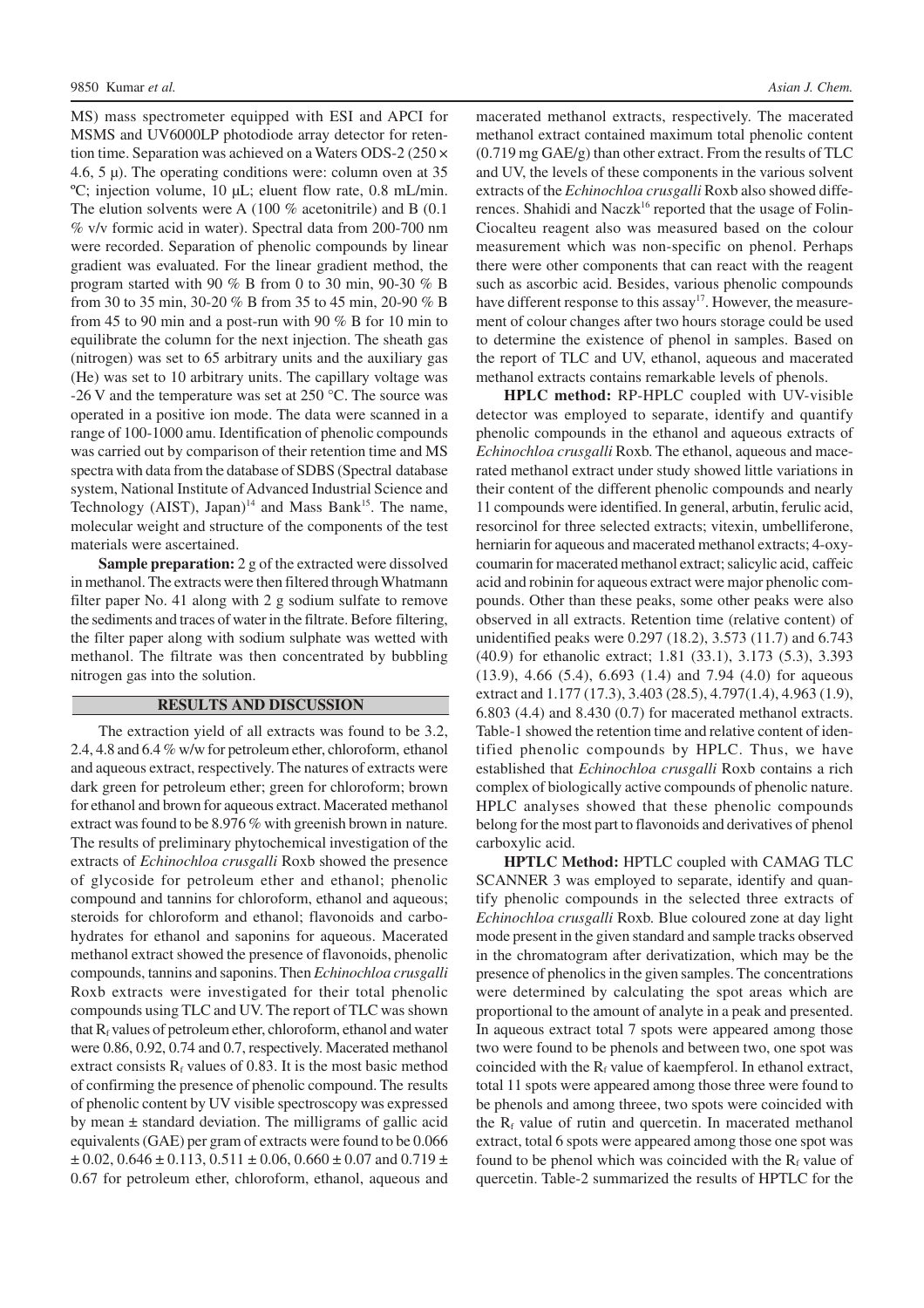Ξ

| TABLE-1                                                                             |          |                   |        |                 |                   |                    |        |  |
|-------------------------------------------------------------------------------------|----------|-------------------|--------|-----------------|-------------------|--------------------|--------|--|
| RETENTION TIME AND RELATIVE CONTENT OF Echinochloa Crusgalli ROXB. EXTRACTS BY HPLC |          |                   |        |                 |                   |                    |        |  |
| Compounds                                                                           | Standard | Ethanolic extract |        | Aqueous extract |                   | Methanolic extract |        |  |
| Minutes                                                                             | Rt       | Rt                | $RC\%$ | Rt              | RC %              | Rt                 | $RC\%$ |  |
| Arbutin                                                                             | 3.73     | 3.820             | 9.9    | 3.850           | 7.5               | 4.107              | 8.1    |  |
| Ferulic acid                                                                        | 4.37     | 4.350             | 6.7    | 4.257           | 5.6               | 4.260              | 9.4    |  |
| Resorcinol                                                                          | 5.230    | 5.227             | 5.5    | 5.133           | 4.7               | 5.263              | 14.4   |  |
| Salicylic acid                                                                      | 5.953    |                   |        | 5.940           | 1.5               |                    |        |  |
| Phenol                                                                              | 5.987    | 6.007             | 7.1    |                 |                   | 6.053              | 10.9   |  |
| Caffeic acid                                                                        | 6.123    |                   |        | 6.190           | 1.9               |                    |        |  |
| Vitexin<br>Umbelliferone                                                            | 8.221    |                   |        | 8.240           | 1.2               | 8.140              | 0.9    |  |
|                                                                                     | 8.65     |                   |        | 8.633           | 1.2               | 8.780              | 1.1    |  |
| Herniarin                                                                           | 9.31     |                   |        | 9.063           | 1.0               | 9.243              | 0.9    |  |
| 4-oxycoumarin                                                                       | 15.20    |                   |        |                 | $\qquad \qquad -$ | 15.407             | 0.1    |  |
| Robinin                                                                             | 22.55    |                   |        | 22.280          | 7.2               |                    |        |  |
| Peaks other<br>than above<br>compounds                                              |          | 0.297             | 18.2   | 1.81            | 33.1              | 1.177              | 17.3   |  |
|                                                                                     |          | 3.573             | 11.7   | 3.173           | 5.3               | 3.403              | 28.5   |  |
|                                                                                     |          | 6.743             | 40.9   | 3.393           | 13.9              | 4.797              | 1.4    |  |
|                                                                                     |          |                   |        | 4.660           | 5.4               | 4.963              | 1.9    |  |
|                                                                                     |          |                   |        | 6.693           | 1.4               | 6.803              | 4.4    |  |
|                                                                                     |          |                   |        | 7.940           | 4.0               | 8.430              | 0.7    |  |

 $Rt$  = retention time;  $RC$  % = percentage of relative content.

| TABLE-2                                                             |             |        |         |                           |                |             |        |                 |                     |
|---------------------------------------------------------------------|-------------|--------|---------|---------------------------|----------------|-------------|--------|-----------------|---------------------|
| RESULT OF HPTLC CHROMATOGRAM OF Echinochloa Crusgalli ROXB EXTRACTS |             |        |         |                           |                |             |        |                 |                     |
| Peak                                                                | $R_{\rm f}$ | Height | Area    | Assigned substance        | Peak           | $R_{\rm f}$ | Height | Area            | Assigned substance  |
| Ethanol extract                                                     |             |        |         |                           |                |             |        | Aqueous extract |                     |
|                                                                     | 0.05        | 29.9   | 367.6   | Unknown                   |                | 0.01        | 172.2  | 1018.8          | Unknown             |
| $\overline{2}$                                                      | 0.07        | 38.3   | 561.2   | Unknown                   | $\overline{2}$ | 0.07        | 97.4   | 2640.8          | Phenolic 1          |
| 3                                                                   | 0.13        | 10.9   | 156.5   | Phenolic 1 (may be rutin) | 3              | 0.22        | 41.3   | 2076.0          | Unknown             |
| 4                                                                   | 0.16        | 10.2   | 97.5    | Unknown                   | $\overline{4}$ | 0.62        | 12.9   | 180.1           | Unknown             |
| 5                                                                   | 0.23        | 18.0   | 397.3   | Unknown                   | 5              | 0.70        | 123.1  | 4717.3          | Phenolic 2 (may be) |
|                                                                     |             |        |         |                           |                |             |        |                 | kaempferol)         |
| 6                                                                   | 0.58        | 17.0   | 518.1   | Phenolic 2                | 6              | 0.77        | 55.5   | 2420.9          | Unknown             |
| 7                                                                   | 0.67        | 288.8  | 10170.4 | Unknown                   | $\overline{7}$ | 0.97        | 159.0  | 4615.1          | Unknown             |
| 8                                                                   | 0.69        | 295.8  | 5415.7  | Phenolic 3 (may be)       | Methanol       |             |        |                 |                     |
|                                                                     |             |        |         | quercetin)                | extract        |             |        |                 |                     |
| 9                                                                   | 0.76        | 63.2   | 2962.0  | Unknown                   |                | 0.23        | 19.0   | 577.1           | Unknown             |
| 10                                                                  | 0.88        | 33.5   | 1946.3  | Unknown                   | $\overline{2}$ | 0.47        | 345.6  | 17124.2         | Unknown             |
| 11                                                                  | 0.97        | 136.3  | 4231.9  | Unknown                   | 3              | 0.69        | 469.4  | 28637.0         | Phenolic 1 (may be) |
|                                                                     |             |        |         |                           |                |             |        |                 | quercetin)          |
| Quercetin                                                           | 0.68        | 548.0  | 11711.0 |                           | $\overline{4}$ | 0.76        | 44.5   | 1242.0          | Phenolic 2          |
| Rutin                                                               | 0.12        | 331.3  | 8282.3  |                           | 5              | 0.84        | 10.4   | 288.7           | Unknown             |
| Gallic acid                                                         | 0.51        | 421.4  | 19467.8 |                           | 6              | 0.97        | 162.9  | 5076.1          | Unknown             |
| Kaempferol                                                          | 0.71        | 346.6  | 8957.7  |                           |                |             |        |                 |                     |

TABLE-3

| <b>LCMSMS REPORTS FOR METHANOLIC EXTRACTS OF Echinochloa crusgalli ROXB</b> |           |        |                    |                                   |                                            |  |  |
|-----------------------------------------------------------------------------|-----------|--------|--------------------|-----------------------------------|--------------------------------------------|--|--|
| Retention time                                                              | <b>MS</b> | Ion    | Rt range for MS/MS | MS/MS                             | Tentative ID                               |  |  |
| 4.62                                                                        | 279       | $+$    | $4.6 - 4.76$       | 279, 280, 242, 219, 205, 201      |                                            |  |  |
| 8.27                                                                        | 698.      | $+$    | 8.27               | 698, 279                          | Myricetin                                  |  |  |
| 8.75                                                                        | 698.      | $+$    | 8.75               | 698, 279                          |                                            |  |  |
| 9.23                                                                        | 811       | $+$    | 9.19-9.44          | 811, 698, 680, 584, 471, 435, 322 |                                            |  |  |
| 18.13                                                                       | 282       | $^{+}$ | 18.16-18.32        | 282, 277, 254, 255 236            |                                            |  |  |
| 18.48                                                                       | 527,      | $+$    | 18.45-18.57        | 527, 331, 332                     | Quercetin (or) artemisinin                 |  |  |
| 18.98                                                                       | 331       | $+$    | 18.89-19.01        | 331, 332, 316, 315                |                                            |  |  |
| 20.39                                                                       | 403       | $+$    | 20.36              | 403, 385, 386                     |                                            |  |  |
| 27.29                                                                       | 286       | $+$    | 27.26              | 286, 287, 279                     |                                            |  |  |
| 28.46                                                                       | 445       | $+$    | 28.46              | 445, 446, 286                     | Cyanidin (or) kaempferol (or) luteolin     |  |  |
| 29.29                                                                       | 383       | $+$    | 29.29              | 383, 384                          | Quercetin 3-sulphate                       |  |  |
| 30.83                                                                       | 318       | $+$    | 30.83              | 318, 279                          |                                            |  |  |
| 36.14                                                                       | 341       | $+$    | 36.14              | 385, 341                          | Myricetin, (or) quercetagetin (or) bilobol |  |  |
| 39.27                                                                       | 604       | $+$    | 39.27              | 604, 605, 279                     |                                            |  |  |